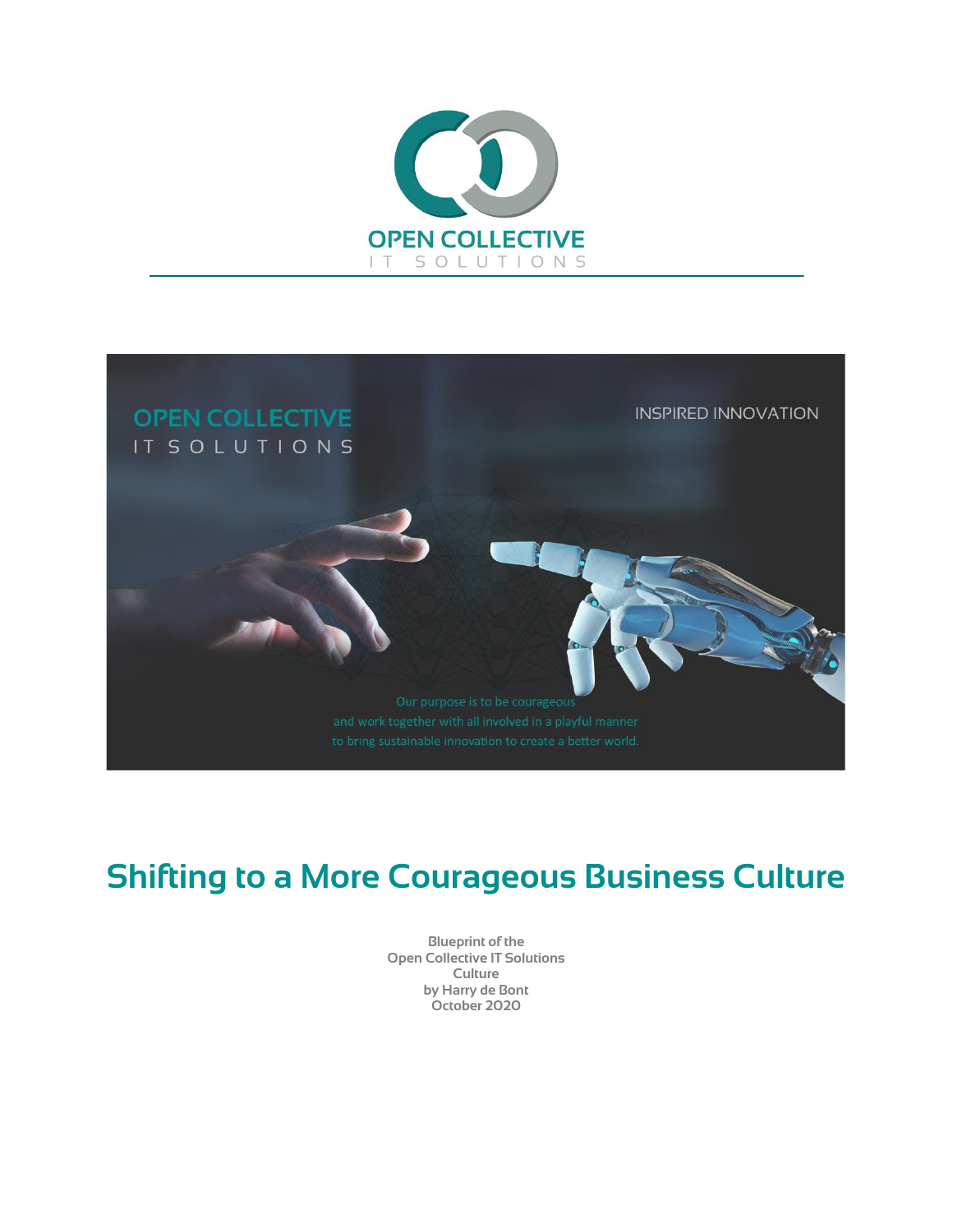# **CONTENTS**

| Shift to a more courageous business culture.                                  | 3              |
|-------------------------------------------------------------------------------|----------------|
| Who should read this paper?                                                   | 3              |
| <b>Levels of (in)effectiveness.</b>                                           | 4              |
| Sketch A) An effective traditional hierarchical company                       | 5              |
| Level 1) Meaning is perceived as necessity                                    | 5              |
| Level 2) Drive is perceived as the authority of leadership                    | 5              |
| Level 3) Value is perceived as a sacrifice for the greater goal               | 5              |
| Level 4) Capability is perceived as a measure of performance                  | 5              |
| Level 5) Possibilities are perceived as threatening                           | 6              |
| Sketch B) The downward spiral of the traditional hierarchical company         | 7              |
| Level I) Meaning is perceived as urgency                                      | $\overline{7}$ |
| Level 2) Drive is perceived as a narrowed focus                               | $\overline{7}$ |
| Level 3) Value is perceived as compliance and consensus                       | $\overline{7}$ |
| Level 4) Capabilities are perceived as sticking to proven habits and routines | $\overline{7}$ |
| Level 5) Possibilities are perceived as a unsafe and uncertain                | 8              |
| <b>The Courageous Open alternative</b>                                        | 9              |
| Sketch C) The bottom up approach of a courageous company                      | 10             |
| Level 5) Possibilities felt as freedom to play                                | 10             |
| Level 4) Capabilities are to be developed and challenged                      | 10             |
| Level 3) Values are the bases for choices                                     | 10             |
| Level 2) Drive is expressed as focus and perseverance                         | 10             |
| Level 1) Meaning is found in trusting in a better future                      | 10             |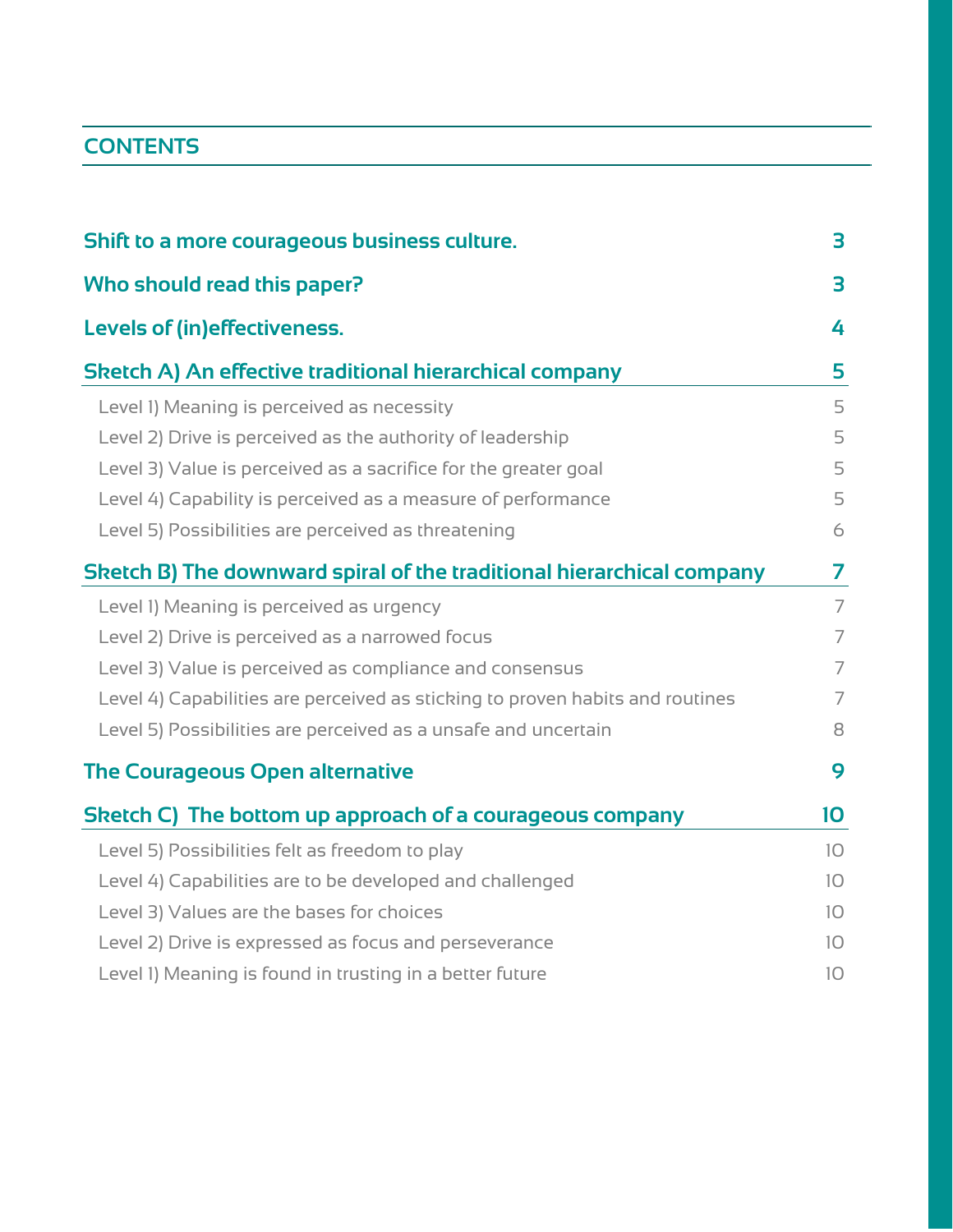## <span id="page-2-0"></span>**Shift to a more courageous business culture.**

Companies have explicit goals, but not all goals and purposes align with the well-being of the environment or the needs of the employees. Every organization is built to optimize its goals. Stakeholders, directors, managers and employees are set in place to facilitate this optimization. When company goals are **mis-aligned** with the employees, conflict and tension are inescapably going to rise up. Managers working in a conflicted environment are lured into **over-management** to make sure to meet their goals. Potential employees, charmed by established companies offering a sense of reliability, security and possibility, join this endeavour. These employees usually don't see their own personal values reflected in the organizational goals, and start to diverge from or question them, eventually showing non-compliance. Supervisors unconsciously react to this opposing attitude by **one-way communication** in the organization and turn a blind eye towards upward oriented feedback and ideas. Employees consequently feel **unmotivated and unhappy** which undermines their energy to be effective even more. Supervisors will feel confirmed in their belief that employees are flaky and thus begin to use force, threats and micro-management resulting in **complacency and belittling behaviour<sup>1</sup> . Conflict and tension** are tangible and on the rise**.**  Employees will suffer and **stress-out** and start to leave the company. **High turnover** and **sick leave** is the result, further pushing remaining management and employees to **work harder** and **worry more** about good results. Is there need to shift away from this? Can we achieve a company whose success relies on the shared values of its employees and stakeholders and thrives on the natural engagement everyone feels?

## <span id="page-2-1"></span>**Who should read this paper?**

Anyone, who, like us, believes that such a shift is much needed. This paper is for everybody who knows or feels we can do better than that, everybody who is looking for a grip in the challenge of improving organisational culture so we all thrive together.

<sup>1</sup> How Narcissistic Leaders Destroy from Within – Lee Simmons, Stanford Business April 30, 2020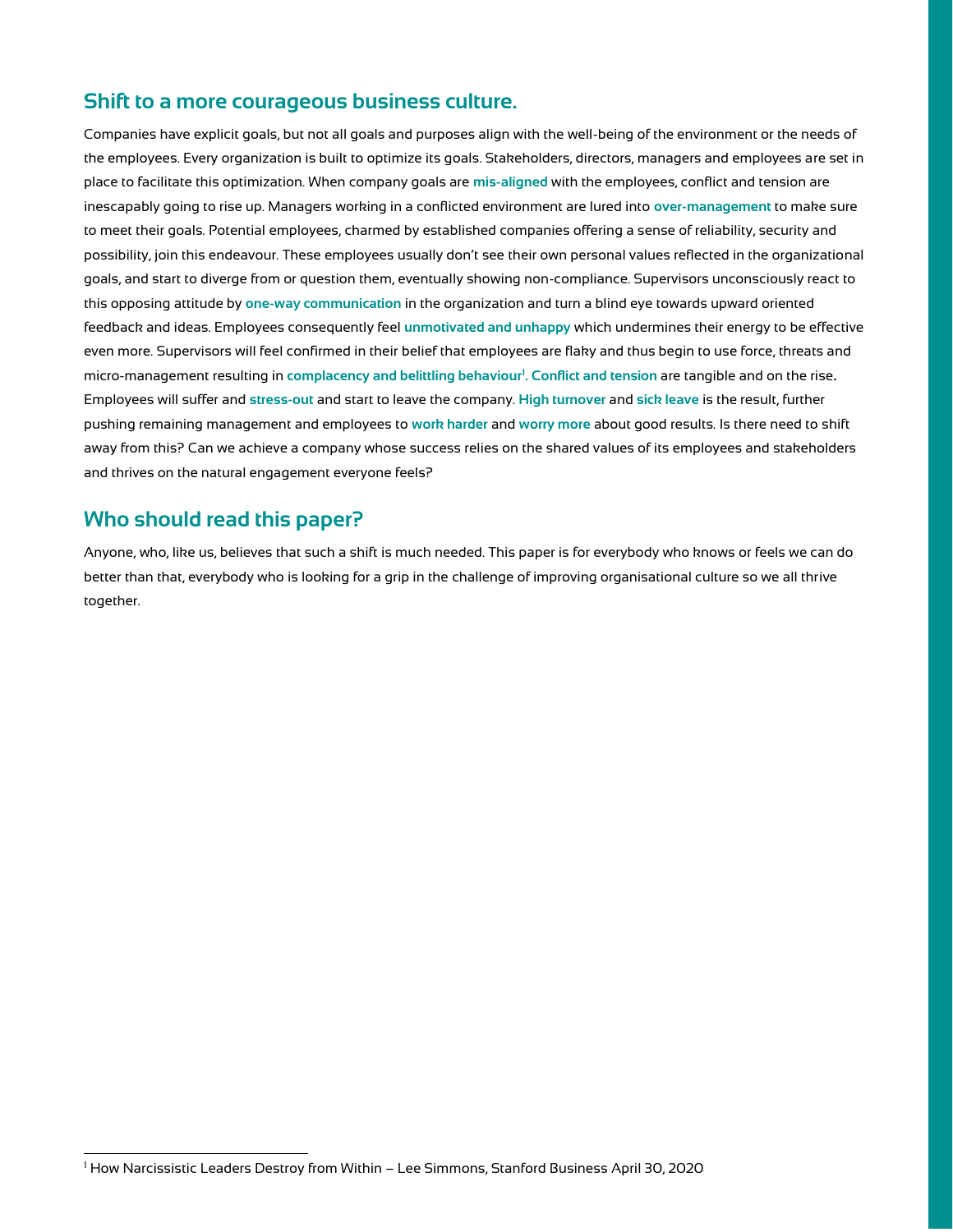# <span id="page-3-0"></span>**Levels of (in)effectiveness.**

Within Open Collective we use a five levels *'courage and fear' model<sup>2</sup> that provides insight to shift the ineffective* organizational aspects described above to create an effective, cohesive organisational culture. Using the model enables organisations to transform **stress** in surrender, frustration into energy, numbness into engagement, fear of failure into pride in one's contribution and insecurity into playfulness. While applying the model the mindset<sup>3</sup> changes from closed to open. The future feeling changes from diminishing to expanding. The feeling of loss-of-control changes to self-determination and autonomy.

The five levels of the 'courage and fear' model are:

- 1) level of meaning;
- 2) level of drive;
- 3) level of value;
- 4) level of capabilities;
- 5) level of possibilities.

In the three sketches below the levels each have a different quality (how culture is perceived) and different result as a consequence of the amplification of fear or the presence of courage. A fear driven organization works top-down and a courage driven organisation operates bottom-up.

Let's first look at a sketch of a traditional company through the lens of this five levelled model (A). Initially this company is still quit effective but in the second sketch of this traditional company it ends up spiralling down because of a seemingly small decision. (B). In the last example the same problem is solved from a bottom-up perspective seen through the same five levels (C).

 $2$  The five layered 'courage and fear' model is developed by MonadCompany Copyright  $@$  2020

<sup>&</sup>lt;sup>3</sup> Caroll s. Dweck Ph.D., Mindset - the new psychology of success.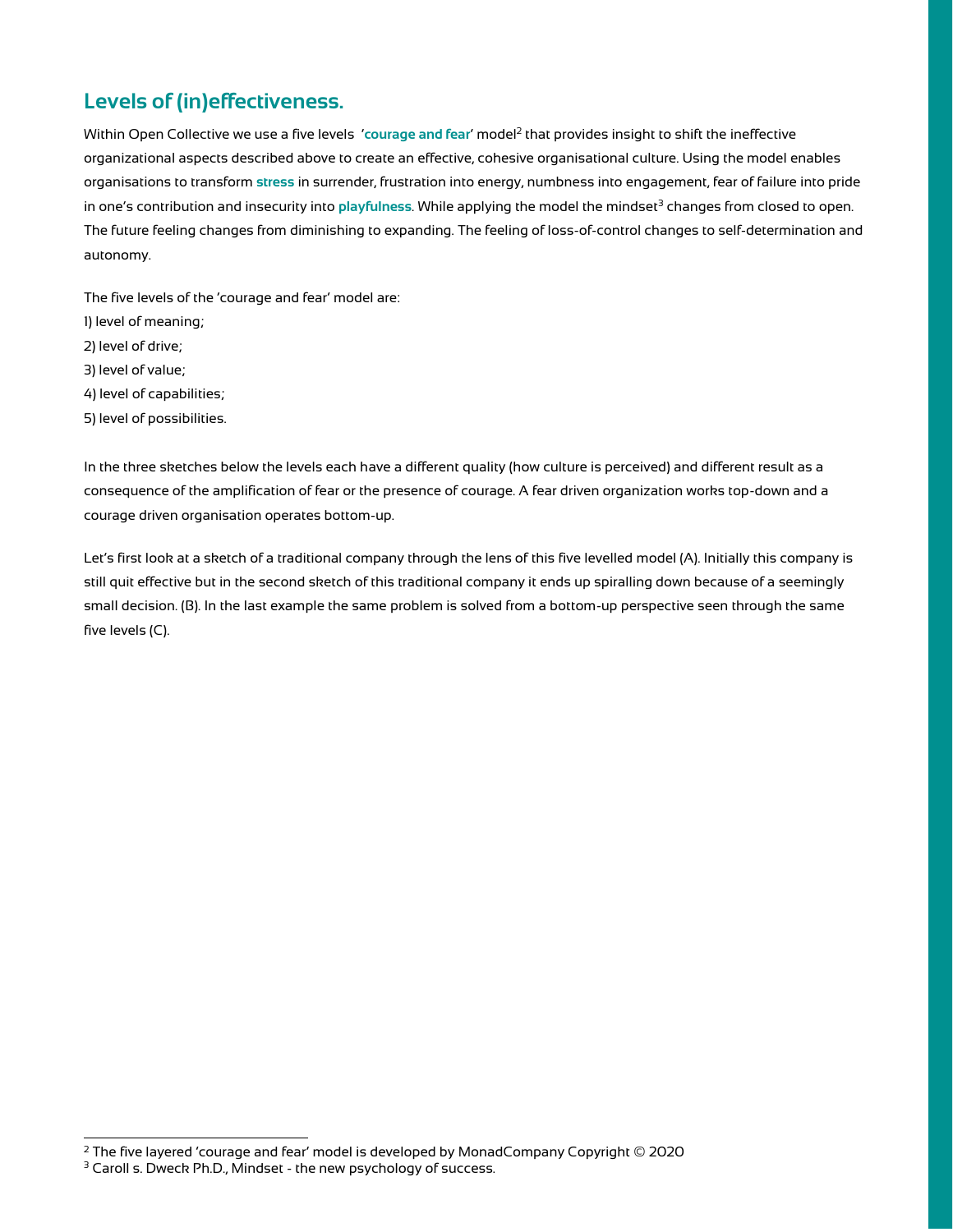# <span id="page-4-0"></span>**Sketch A) An effective traditional hierarchical company**

#### <span id="page-4-1"></span>**Level 1) Meaning is perceived as necessity**

On a high level a company expresses its reason for being here, it's mission and its purpose. Despite appearances and not totally unexpected, creating Shareholder return turns out to be the primary reason for existence in many organisations. Competition is engaged to survive, healthy margins are much needed to finance the costs of the organisation and ensure future investments and innovations. Obviously more profit is better than less. Top-down alignment is essential to make sure everybody is contributing to this important goal. Everybody feels pressure to contribute, a lot of effort is needed to live up to this. Employees begin to feel they "must" do and "need" to do more to reach the goals.

#### **Result: Sense of urgency**

#### <span id="page-4-2"></span>**Level 2) Drive is perceived as the authority of leadership**

To make this all happen there needs to be a focus discriminating success and failure. Contributions can be categorized as useful or useless. Where there is a chance of failure directive leadership is applied to ensure a solution, reports are put in place to make sure it all stays safe. A clear strategy is put forward, and diverging from it is considered loss of energy and is undesirable. It is thought to be true that the more clear and strict a manager handles strategy, leadership and control the more secure the company's goals are.

To tightly control the operation is thought to be a clear sign of a dedicated manager.

#### **Result: Sense of control**

#### <span id="page-4-3"></span>**Level 3) Value is perceived as a sacrifice for the greater goal**

What is thought to be essentially important for the company is believed to be equally important for teams and team members. After all, without each other, nothing happens. Choices are aligned with the greater goal. Because setbacks are inevitable, there is a sense of urgency. Questions are (sometimes) appreciated, but when things are clear, work has to be done. Mostly the invitation of questions is a façade designed to present an open feedback forum, but in reality, questioning is seen as a distraction, a lack of motivation or a lack of focus on the goal. Sometimes a political approach is necessary to avoid resistance. People take a breath of relief when meetings are finally over, because despite a lot of communication there is not a lot of dialogue.

#### **Result: Top-down alignment**

#### <span id="page-4-4"></span>**Level 4) Capability is perceived as a measure of performance**

All that matters is success whether it's a big project or a small task. In team meetings successes are celebrated. When problems arise, the responsible person is supposed to accept help to improve chances of success. These moments are noticed as moments of truth and remembered for the yearly review. Most notably, failures are highlighted as "areas for improvement" and often successes are attributed to the "team" versus an individual. Nobody wants to be the weak link in the team. In the end the one that least contributes suffers the most financially.

#### **Result: Success is rewarded, failure is not**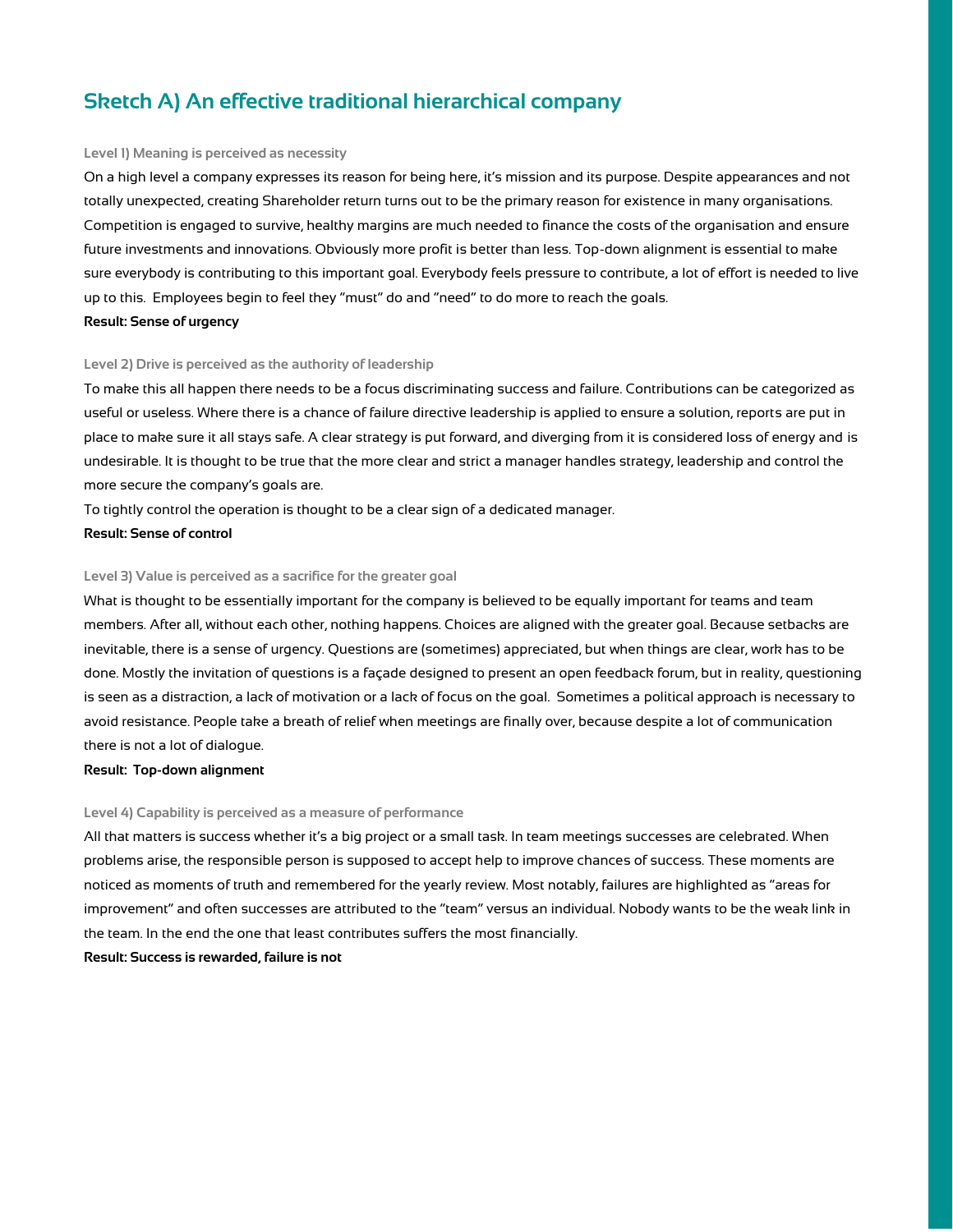#### <span id="page-5-0"></span>**Level 5) Possibilities are perceived as threatening**

Success demands hard work and the pressure is on when colleagues get ill or resign. It is of the utmost importance that effective instruments are put in place as safety nets to handle these problems. In the case of illness Human Resources, Health Services and the manager are called upon to determine the legitimacy of the condition and to encourage the return of the worker's productivity. The manager will often offer what appears to be support, but feels like demand. The sick colleague will feel this pressure to start working again in the same situation that caused his condition. When employees ultimately resign, Human Resources holds an exit review to obtain feedback about the reasons for departure. These reasons are not given much attention until time passes and several employees show a trend in their burn out and departure experience. This high level of turnover has a significant negative impact on the finances, Human Resources and morale of the organisation. This makes recruitment a main priority for the organisation taking resources away from other potential development. By avoiding to address the root cause of turnover, the organisation creates more expense and drain of resources.

#### **Result: Rigid control over the human factor**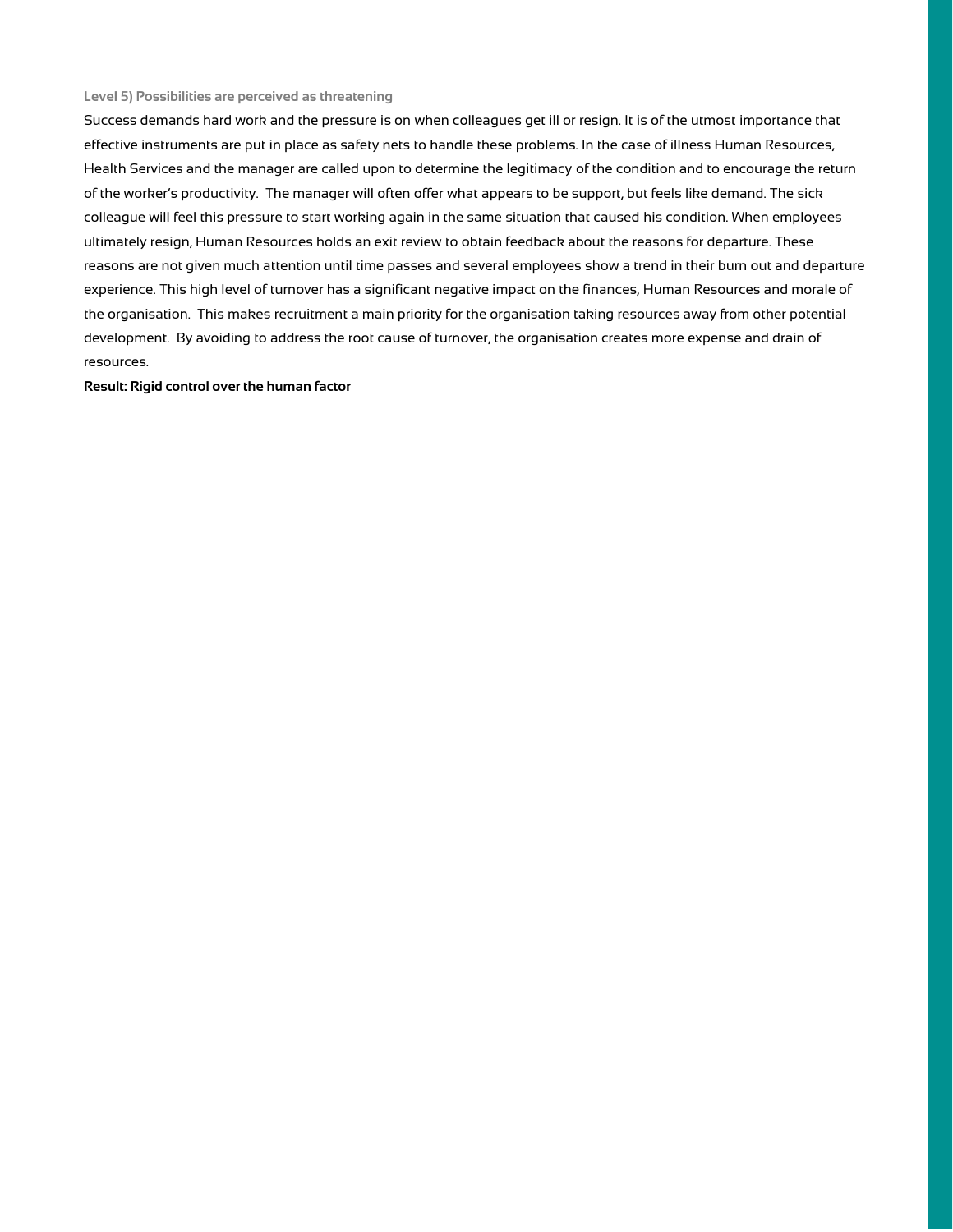### <span id="page-6-0"></span>**Sketch B) The downward spiral of the traditional hierarchical company**

*When organizations like the one described above are not under too much stress, there is enough leeway to still achieve good results. Employees, teams and managers in the organisation are able to navigate side roads in the described culture to still do their thing. But when the pressure is on, employees, teams, managers and sometimes the whole organisation ends up in a downward spiral. This downward spiral is triggered and amplified by fear. A downward spiral in a hierarchical organisation may start off with subtle consequences but often ends up in disaster. In principal this downward spiral could start at every single level of the 5 laid out above, but for the sake of clarity, the spiral starts at level one.*

#### <span id="page-6-1"></span>**Level 1) Meaning is perceived as urgency**

A mayor client has announced they want to stop the current collaboration. At the same time, the organisation just invested in costly upgrades for the company. The organisation is now suddenly financially fragile. Although still profitable, shareholders have noticed a trend of diminishing profit. Shareholders are afraid that this recent setback announces the start of a period of loss. The shareholders convince the directors to take precautionary measures. Budget cuts and maintaining the profitable activities become priority. The directors present this in a professional manner, by painting it as a new strategy. Nonetheless, the stress in the organisation is growing. Employees are less at ease and await further measures to impact their team or themselves.

#### **Result: Stress and loss of overview**

#### <span id="page-6-2"></span>**Level 2) Drive is perceived as a narrowed focus**

The directors have emphasized priorities. Management already knows where the weak spots are. They clearly explain the chosen strategy. There is no time to lose. Management is curt and feels the pressure weigh on themselves. The road ahead has two objectives, to keep the profitability and to cut down on costs. Not all employees are going to like what is about to happen to them and their teams. Management arm themselves for the confrontation that is about to happen. Teams and employees view their management as the bearers of bad news. Every word, every expression lands with a heaviness. Everybody holds their breath and hunkers down. This is no time to stand out.

#### **Result: Animosity and loss of personal felt responsibility**

#### <span id="page-6-3"></span>**Level 3) Value is perceived as compliance and consensus**

Meetings become charged occasions. Big changes happen suddenly with little to no preparation. A colleague who was already struggling is being laid off. Creative contributions are no longer being brought to the table, spontaneity has diminished. Employees, feeling the stress, are simply trying to hold on to what they have. Managers don't hear any protest or feedback because of the depressed mood of the team members. Individual expression has turned silent. The culture of the organisation is no longer a safe place to be.

**Result: Repressed emotions and loss of individual expression.**

#### <span id="page-6-4"></span>**Level 4) Capabilities are perceived as sticking to proven habits and routines**

Work is executed as it is expected, the fear of failure is growing. Everybody, both managers and team members feel they are on their own because everyone becomes preoccupied with their own worries. People in the office are serious and the workplace has a heavy tone to it. Responsibilities and challenges feel even more unattainable and hopeless. When the workday is over, most go home exhausted and dread the next day**.**

**Result: Evasion of challenges and loss of innovation.**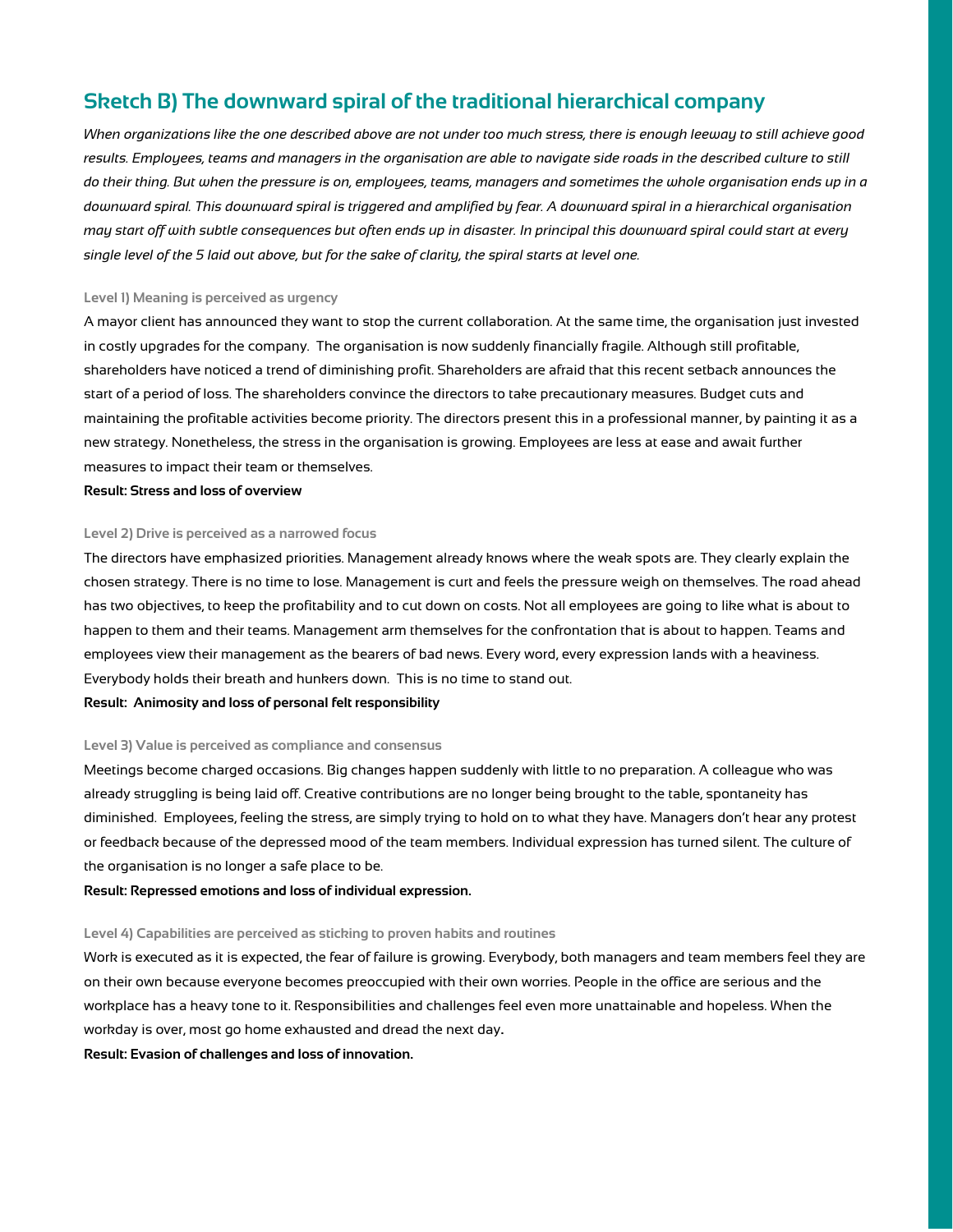<span id="page-7-0"></span>**Level 5) Possibilities are perceived as a unsafe and uncertain**

The threat of the loss of security is personally felt. It's more quiet in all levels of the organisation. Nobody wants to stand out because that doesn't feel safe. Some cannot handle the pressure and fall ill experiencing different symptoms, sick leave is on the rise. Valued colleagues make the decision to accept that other job. Pressure grows even more. People start to wonder if there are no possibilities to turn the tide.

**Result: Paralysis and resignation**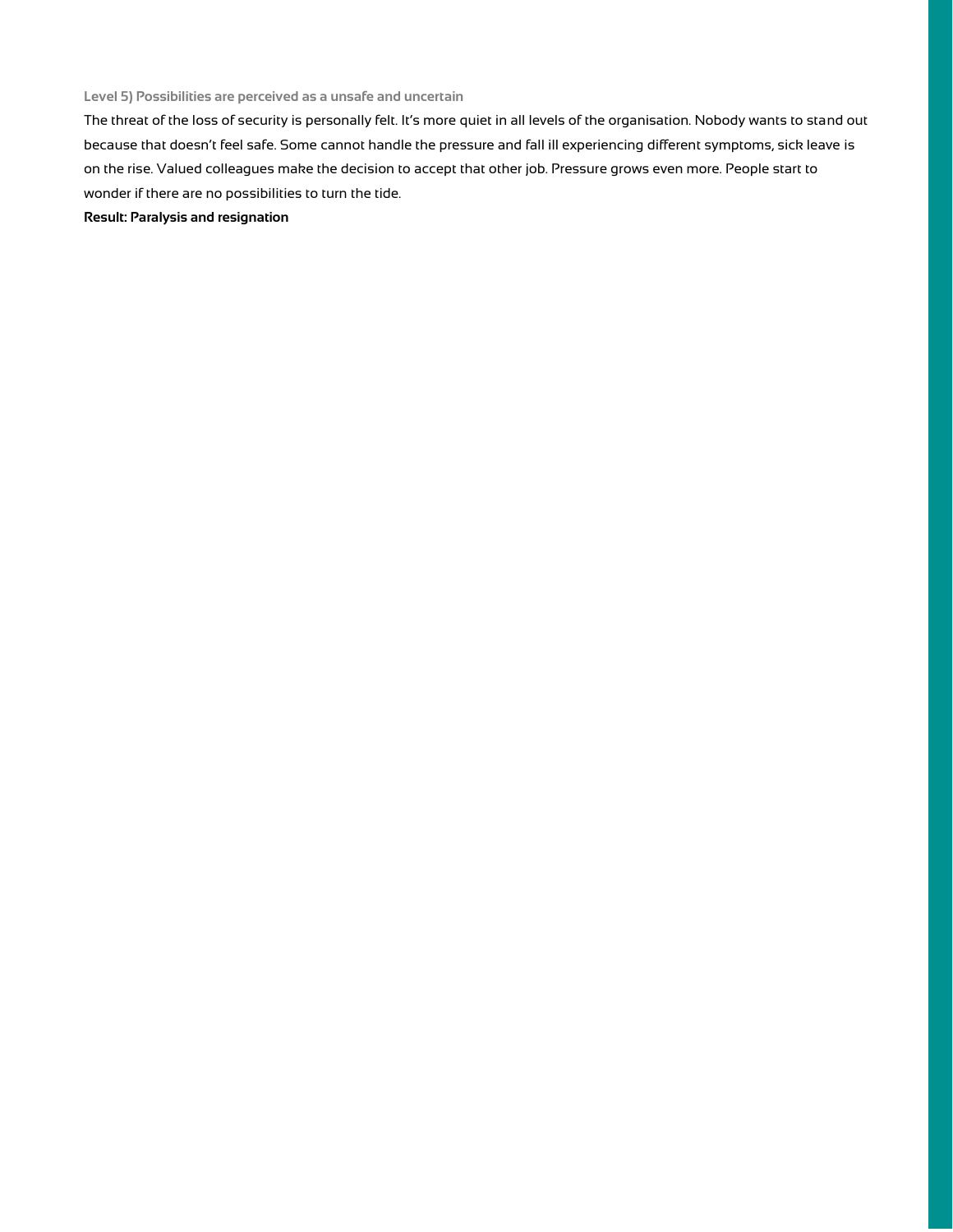# <span id="page-8-0"></span>**The Courageous Open alternative**

We can assume that in most traditional organisations hierarchy is put in place as a need to separate the mis-alignment of various interests in the organisation:

- Making more profit (shareholders)
- Holding a position of influence and power (management)
- having a fulfilling job (team members).

The organisation that renounces this hierarchy in order to **trust** the organic development of individuals and teams will eventually end up having **better solutions** and more **innovative** and **viable ideas**. This paradigm shift requires an amount of courage to let go of the illusion of control. Self-managing teams are a fruitful ground for creative ideas and more optimal solutions. In self managing teams everybody has the opportunity to express his or her ideas, and to have them tested by colleagues without the fear of being rejected or of individual failure.

Of course this does not mean challenges and setbacks won't occur anymore. Because of the presence of possible failure and set back, operating from a place of **curiosity** and **playfulness** can be best described as **courageous**. An open and courageous organisation creates a safe **space to try out new stuff**, enhances opportunities and finds a way out. When people are encouraged to be curious and playful, they gain a deeper creativity which allows access to the very talents and strengths they were hired for. In addition, these attributes encourage employees to think outside of the box, where the most innovative solutions are found.

Individuals and teams grow accustomed to handling challenging situations with **trust** and know that creativity, collaboration and perseverance point towards the solution sought after. Because of this growing trust the felt pressure diminishes and a positive flow starts to encompass the whole organisation.

Instead being oriented top-down like the traditional hierarchical organisation, the courageous organisation handles it's affairs bottom-up. Grounded in **reality** and aligned by **shared values** and pursuing the **purpose statement**, they work together giving their best in achieving the most optimal possible result. Because this is not a traditional approach to run an organisation, it helps a great deal to be reminded of this new paradigm by available habits<sup>4</sup> and specially designed rituals<sup>5</sup>. This positive flow starts and is amplified by courage. It will influence everybody through the attraction of creativity, decisiveness, engagement, passion and inspiration, as attractive as a cool river during a hot summer.

<sup>4</sup> Habits such as adopting Holacracy

<sup>5</sup> Ritual Design: Crafting Team Rituals for Meaningful Organizational Change, F. Kursat Ozenc, Margaret Hagan, Stanford University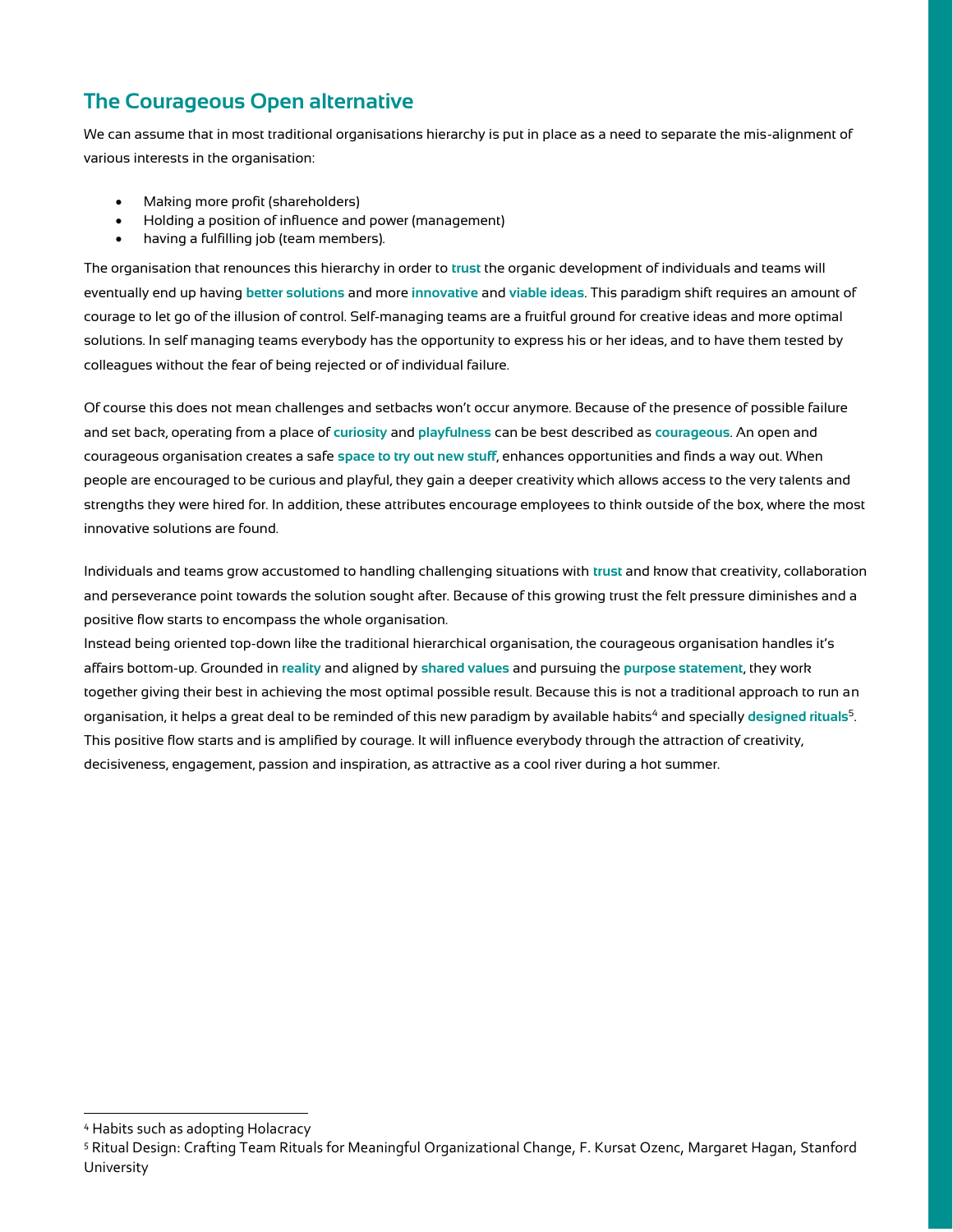# <span id="page-9-0"></span>**Sketch C) The bottom up approach of a courageous company**

Let's observe the same situation as before, but now viewed from the Open and Courageous perspective: An important client *is about to terminate current contracts.*

#### <span id="page-9-1"></span>**Level 5) Possibilities felt as freedom to play**

The threat of the loss of an important client is personally felt by individuals in the organisation. People group together to discuss the oppressive feelings and ease them by sharing and bearing the weight together. After this it's quiet, people start to reflect. Somebody breaks the silence, and suggests an idea that even sounds promising. Someone else starts playfully associating and expresses a similar but slightly different idea. Freely associating feels good to do and stimulates being even more playful, and it's not long before the whole group is joining in. A cacophony of ideas whirls through the air. Suddenly the group is quiet again, that last idea sounds pretty amazing, it even sounds like a solution to the problems brought forward by the client.

#### **Result: Optimism and creativity**

#### <span id="page-9-2"></span>**Level 4) Capabilities are to be developed and challenged**

The solution the team found feels like a huge challenge, they have never done this before.

But the continuing enthusiasm of creativity and playfulness helps them think of a tiered approach that feels feasible. Experts are being consulted and the whole idea is being validated. Someone draws up the idea as a proposal to the client while another one adds the financial perspective. Meanwhile the technically talented team members prove the feasibility by creating a first demo. All ideas start to solidify into a tangible plan and everyone is enthusiastically engaged in the outcome. **Result: Pride and strength**

#### <span id="page-9-3"></span>**Level 3) Values are the bases for choices**

The plan is put back to the group for approval. The choices to make are clear. The values of the company are being matched to the found solution. It all seems to fit, this is something they have to try anyway, notwithstanding the chance of failure. Unanimously the team approves and divides up roles to make it all work. Who will meet with the client? Who will take on the internal challenges?

#### **Result: Engagement and clarity of direction**

#### <span id="page-9-4"></span>**Level 2) Drive is expressed as focus and perseverance**

What needs to be done is clear now. Everybody involved is working on it. A meeting is set up with the client. Purchase orders are being made. The prototype is being improved and tested. All energy is **collectively** focused on making this work. Enthusiasm and productivity are high. It seems the client is open for a meeting. A bit later the client asks about the details of the suggested solution and prototype. The client is invited to investigate the prototype, but also the parts- supplier is invited. The whole team is present when the client is investigating the possibilities of this prototype. Something new is born: a new product that wasn't there before.

#### **Result: Energy and transformation**

#### <span id="page-9-5"></span>**Level 1) Meaning is found in trusting in a better future**

The organisation is in flow. This is who we are. A setback becomes a new beginning. In a stroke of luck, this turns out to be more than just a solution for this client's problem and creates hope for an even better future. The client is very charmed by this organisation's approach, this inspires and starts to spread. The client is selling the idea to its network. This gives everyone the courage to become more visible and inspiration to make this world a better place, step by step. **Result: Flow and inspiration**